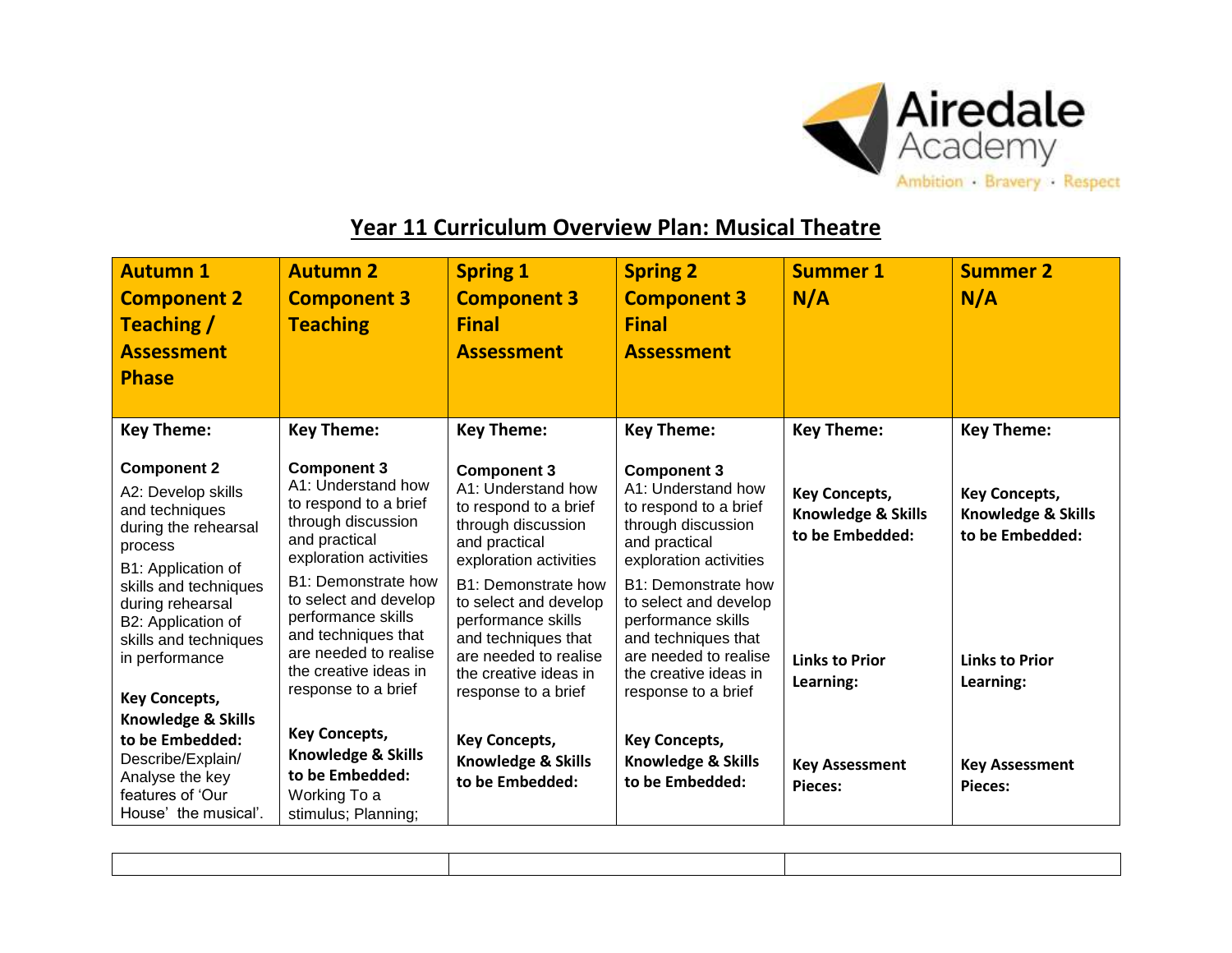

| Learn, rehearse &<br>perform a small<br>group section from<br>'Our House'.<br><b>Links to Prior</b>                                 | <b>Practical Exploration</b><br>ideas; Note writing;<br>Developing Ideas;<br>Personal<br>Contributions:<br>Shaping ideas / forms | Discuss the key<br>requirements of the<br>brief in small groups.<br>Developing ideas in<br>response to a brief.     | Select and develop<br>skills and techniques<br>for performance.<br>Evaluate the<br>development process<br>and outcome. | <b>Tier 3 Vocabulary</b><br>Vault:                                                      | <b>Tier 3 Vocabulary</b><br>Vault:                                                      |
|-------------------------------------------------------------------------------------------------------------------------------------|----------------------------------------------------------------------------------------------------------------------------------|---------------------------------------------------------------------------------------------------------------------|------------------------------------------------------------------------------------------------------------------------|-----------------------------------------------------------------------------------------|-----------------------------------------------------------------------------------------|
| Learning:<br>Knowledge of Roles,<br>Skills, the processes<br>and components of a<br>performance are<br>embedded in Autumn<br>yr 10. | and structures:<br>Working towards a<br>performance.<br><b>Links to Prior</b><br>Learning:<br>Subject specific                   | <b>Links to Prior</b><br>Learning:<br>Subject specific<br>vocabulary used in<br><b>KS3/4</b>                        | <b>Links to Prior</b><br>Learning:<br>Subject specific<br>vocabulary used in<br><b>KS3/4</b>                           | <b>Reading Exposure:</b>                                                                | <b>Reading Exposure:</b>                                                                |
| Practical skills and<br>self management are<br>embedded in Spring<br>yr 10.                                                         | vocabulary used in<br>KS3/4.<br><b>Key Assessment</b><br><b>Pieces:</b>                                                          | <b>Key Assessment</b><br>Pieces:<br>Milestone 1: Ideas<br>log written<br>submission                                 | <b>Key Assessment</b><br>Pieces:<br><b>Written submissions:</b><br>Milestone 2: Skills log<br>Milestone 3:             | <b>Strategies to enable</b><br>new concepts,<br>knowledge & skills<br>to embed in long- | <b>Strategies to enable</b><br>new concepts,<br>knowledge & skills<br>to embed in long- |
| <b>Key Assessment</b><br>Pieces:<br>Component 2<br>practical evidence<br>and notes (Our<br>House)                                   | Group workshop<br>performance.<br>Three written<br>submissions: ideas,<br>development of skills<br>and evaluation.               | <b>Tier 3 Vocabulary</b><br>Vault:<br>Specific to the<br>discipline -<br>Professional skills,<br>techniques. Please | <b>Evaluation Report</b><br>Video of workshop<br>performance.                                                          | term memory:                                                                            | term memory:                                                                            |
| <b>Tier 3 Vocabulary</b><br>Vault:<br>Powerpoint<br>information. Specific<br>to the discipline.                                     | <b>Tier 3 Vocabulary</b><br>Vault:<br>Specific to the<br>discipline -<br>Professional skills,<br>techniques. Please              | see the knowledge<br>organiser.<br><b>Reading Exposure:</b><br>Independent<br>research.                             | <b>Tier 3 Vocabulary</b><br>Vault:<br>Specific to the<br>discipline -<br>Professional skills,<br>techniques. Please    |                                                                                         |                                                                                         |